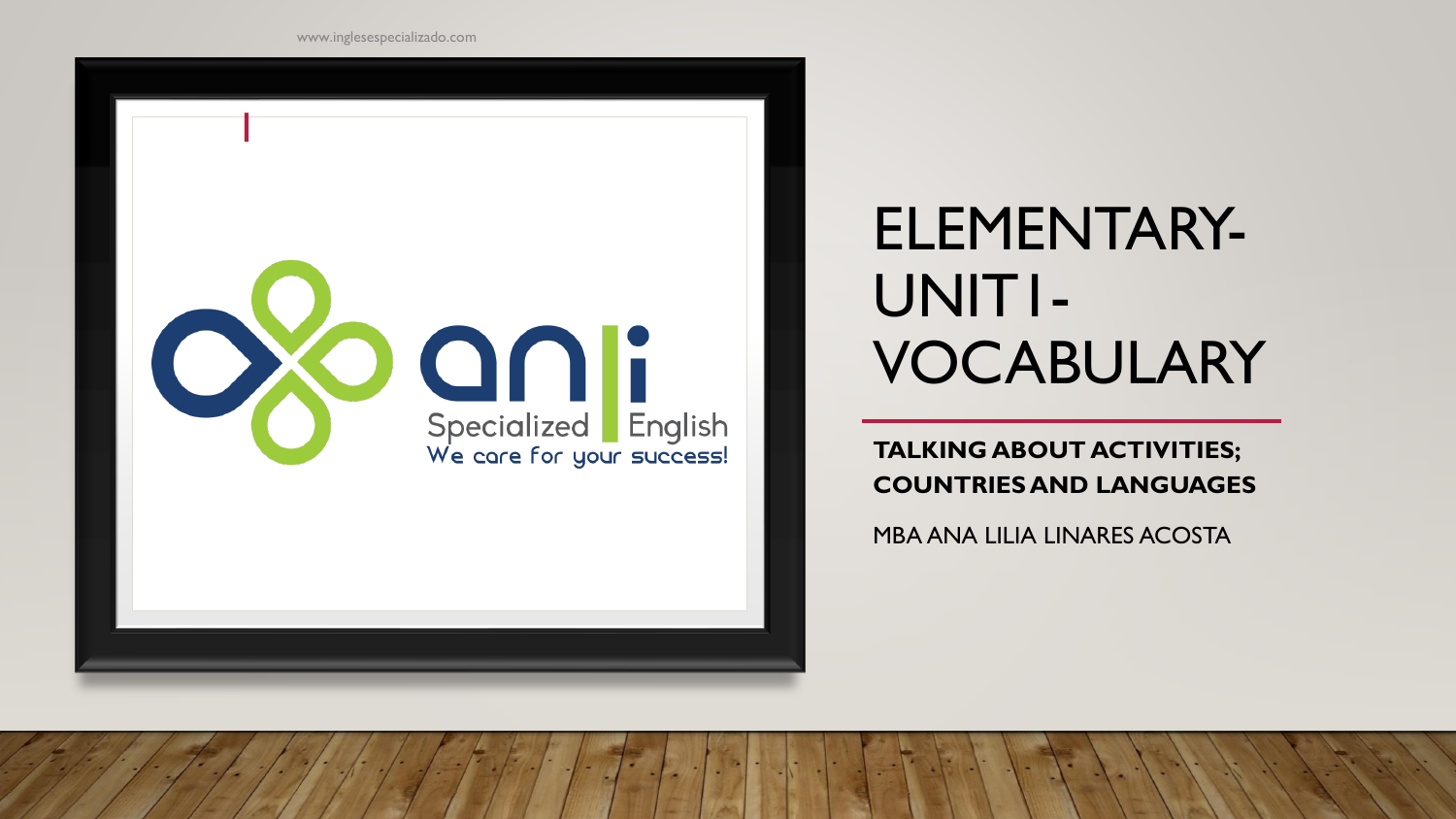### AGENDA: 2



1. How to ask questions about activities

2. How to say and pronounce properly what do you like to do

3. Correct pronunciation of countries and languages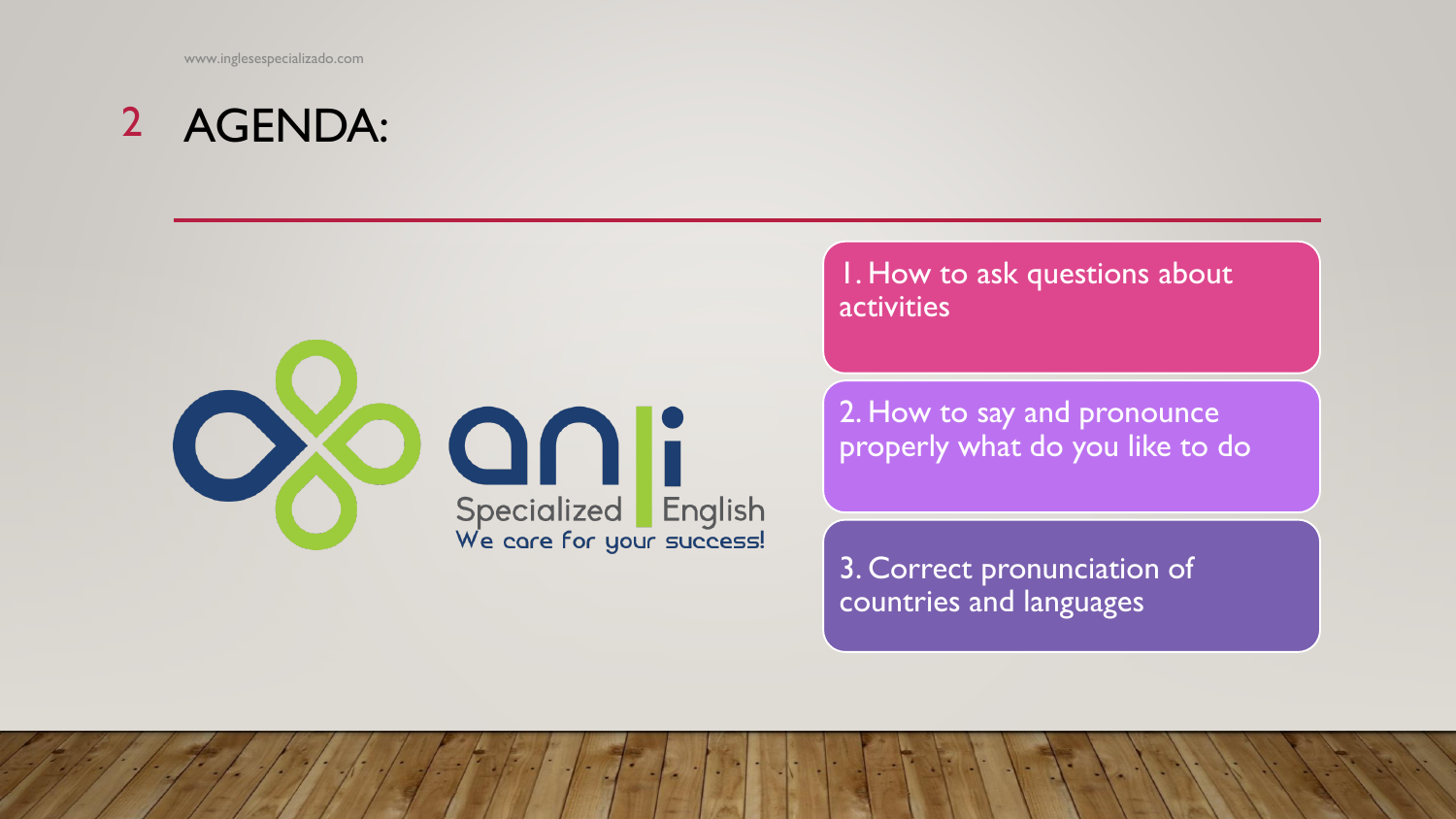### 1. HOW TO ASK QUESTIONS ABOUT ACTIVITIES 3



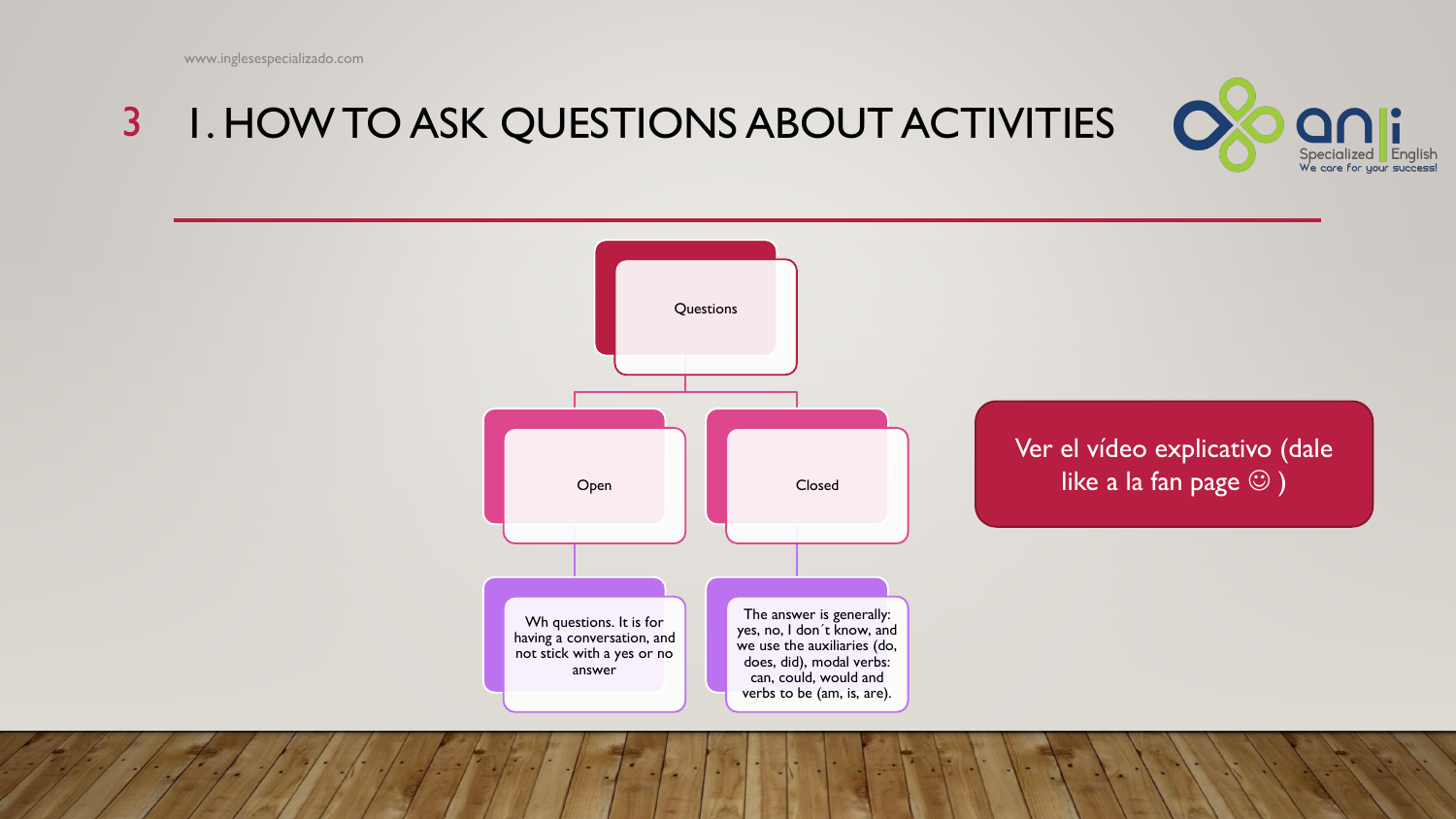4

### LIST OF ALL QUESTIONS WORDS (WH-QUESTIONS)

| question word       | function                                        | example sentence                           |  |
|---------------------|-------------------------------------------------|--------------------------------------------|--|
| what                | asking for information about something          | What is your name?                         |  |
|                     | asking for repetition or confirmation           | What? I can't hear you.<br>You did what?   |  |
| whatfor             | asking for a reason, asking why                 | What did you do that for?                  |  |
| when                | asking about time                               | When did he leave?                         |  |
| where               | asking in or at what place or position          | Where do they live?                        |  |
| which               | asking about choice                             | Which colour do you want?                  |  |
| who                 | asking what or which person or people (subject) | Who opened the door?                       |  |
| whom                | asking what or which person or people (object)  | Whom did you see?                          |  |
| whose               | asking about ownership                          | Whose are these keys?<br>Whose turn is it? |  |
| why                 | asking for reason, asking whatfor               | Why do you say that?                       |  |
| why don't           | making a suggestion                             | Why don't I help you?                      |  |
| how                 | asking about manner                             | How does this work?                        |  |
|                     | asking about condition or quality               | How was your exam?                         |  |
| how $+$ adj/adv     | asking about extent or degree                   | see examples below                         |  |
| how far             | distance                                        | How far is Pattaya from Bangkok?           |  |
| how long            | length (time or space)                          | How long will it take?                     |  |
| how many            | quantity (countable)                            | How many cars are there?                   |  |
| how much            | quantity (uncountable)                          | How much money do you have?                |  |
| how old             | age                                             | How old are you?                           |  |
| how come (informal) | asking for reason, asking why                   | How come I can't see her?                  |  |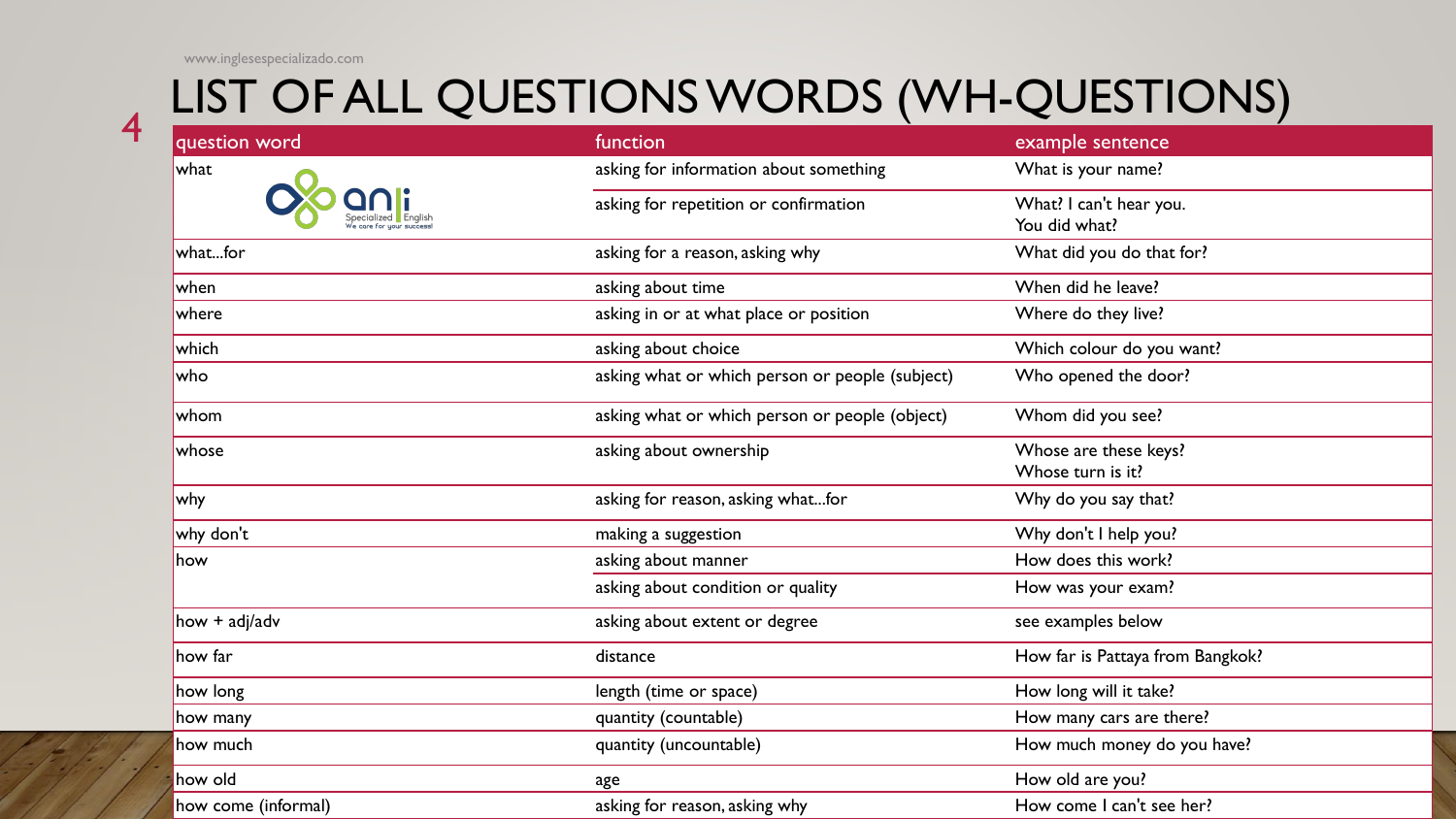### 5 I. HOW TO ASK QUESTIONS ABOUT ACTIVITIES EXAMPLES:



Specialized English<br>We care for your success!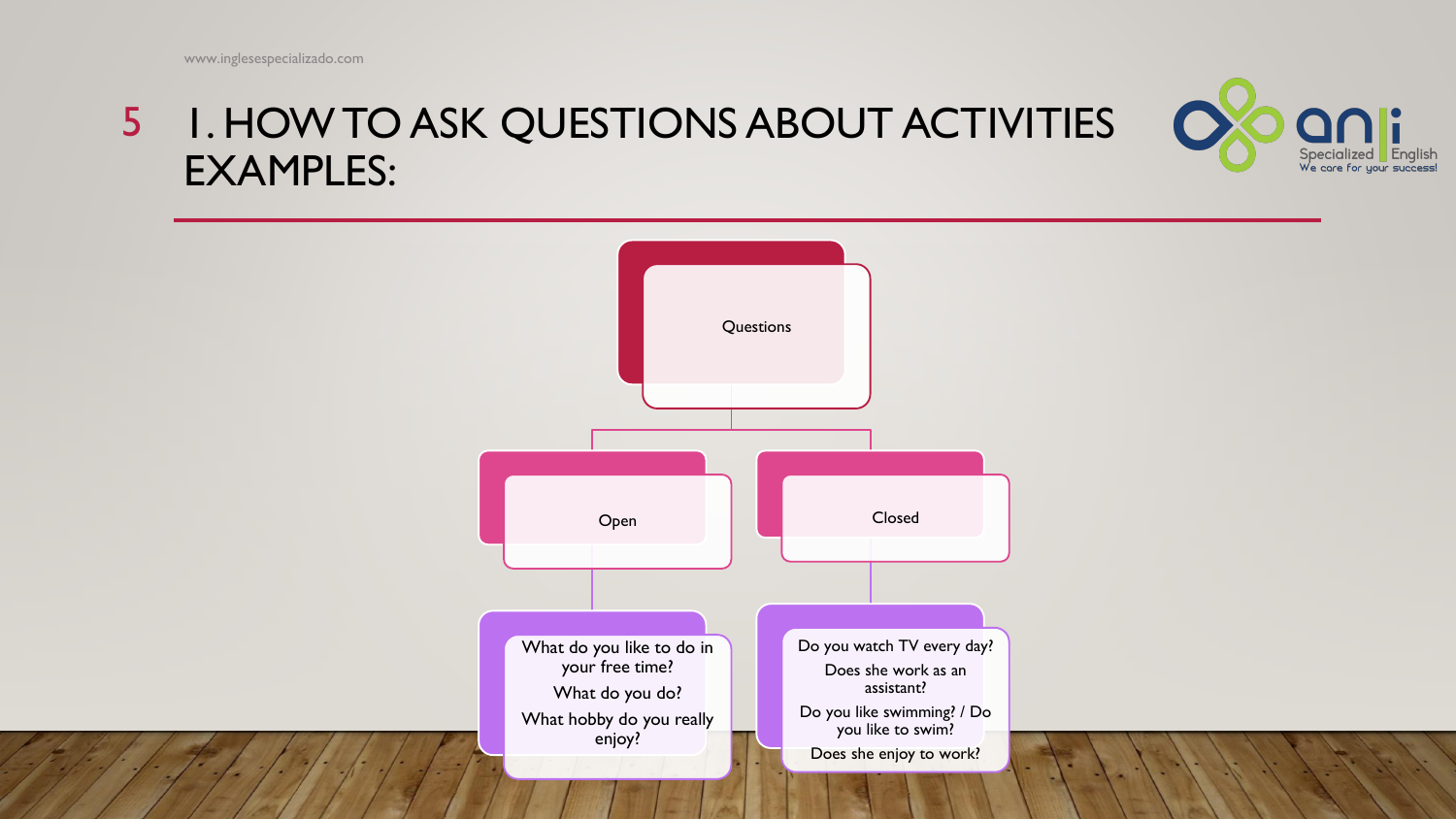#### RULES FOR USING: LIKE-LOVE 6



- Cuando tenemos el verbo:
- Like/ Love, **hay 2 formas de decir que algo te gusta o amas hacer y algo que no te gusta o no amas hacer, ambas son correctas**:
- 1. Subject/Pronoun + Like/ Love + to + verb in infinitive
- 1. Subject/Pronoun + don't / doesn't + Like/ Love + to + verb in infinitive
- I like/ love to swim / I don´t like to swim
- Ana likes/loves to swim / Ana doesn't like to swim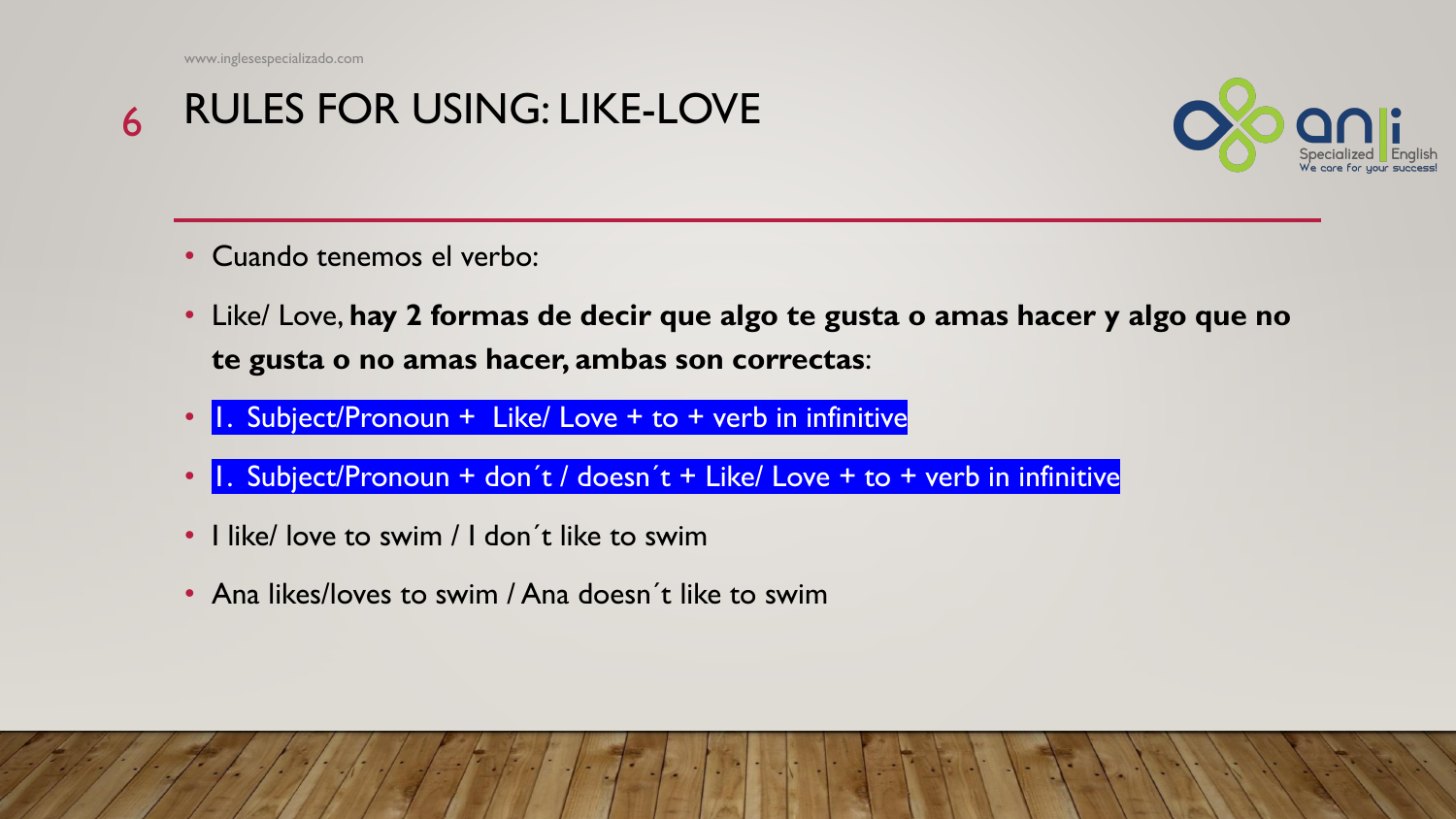#### RULES FOR USING: LIKE-LOVE 7



- 2. Subject/Pronoun + Like/ Love + verb in -ing
- 2. Subject/Pronoun + don't/ doesn't + Like/ Love + verb in -ing
- I like/love swimming / I don't like swimming
- Juan likes/loves swimming / Juan doesn't like swimming
- OJO: si quieres enlistar actividades que amas o te gustan debes de seguir la siguiente regla:
- I like to ski, skating and swimming.  $\mathbf \Omega$
- I like sk**iing**, skat**ing**, and swimm**ing**.
- I like **to** ski, **to** skate, **and to** swim.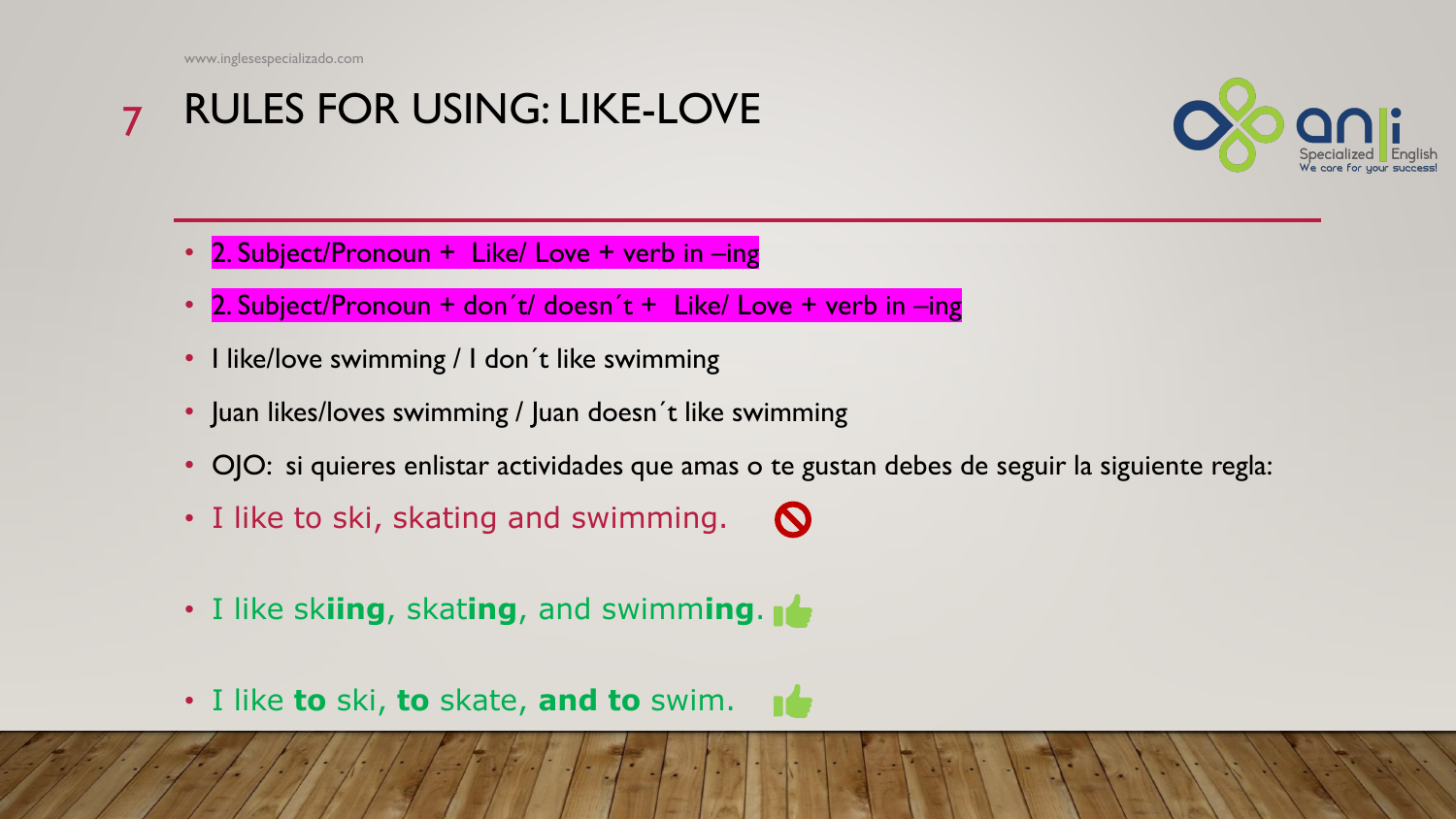#### RULES FOR USING: ENJOY 8



- 3. Subject/Pronoun + enjoy + verb in -ing
- I enjoy swimming / I don't enjoy swimming
- Juan enjoys swimming / Juan doesn't enjoy swimming
- OJO: con el verbo ENJOY sólo va un verbo en –ing, después de enjoy.
- I enjoy sk**iing**, skat**ing**, and swimm**ing**.
- $\cdot$  I enjoy to ski, skate and swim  $\bigcirc$
- <http://learnenglish.britishcouncil.org/en/english-grammar/verbs-followed-ing-clauses>
- <http://learnenglish.britishcouncil.org/en/english-grammar/verbs-followed-infinitive>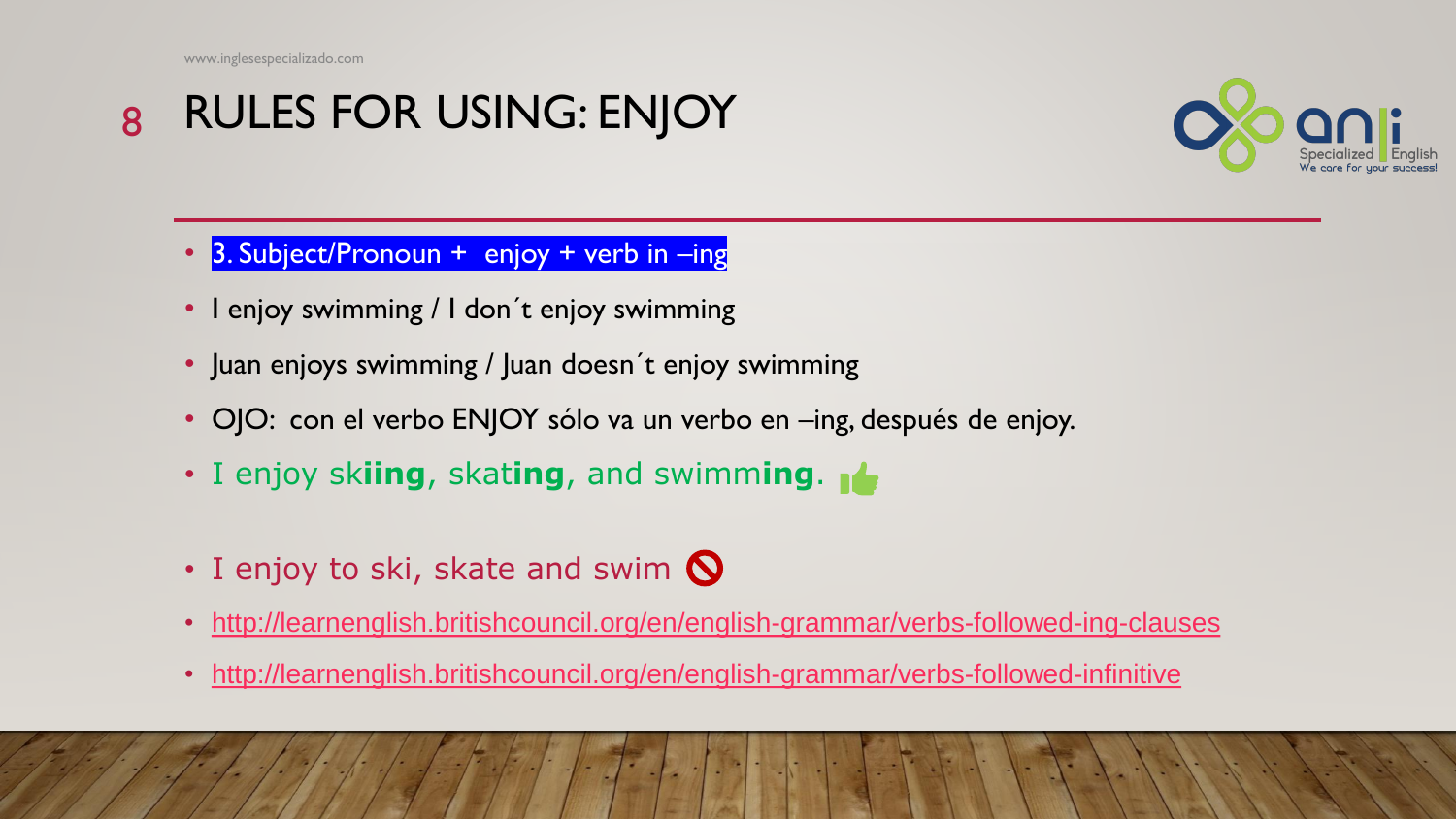## 3. Correct pronunciation of countries and languages



6 Arabic - Cairo Chinese - Beijing English - Sydney French - Paris Hindi - New Delhi Portuguese - Rio de Janeiro Russian - St Petersburg Spanish - Mexico City

Example countries for each language:

- 1 Arabic: Algeria, Bahrain, Egypt, Iraq, Jordan, Lebanon, Libya, Morocco, Oman, Qatar, Saudi Arabia, Sudan, Syria, Tunisia, the United Arabic Emirates, Yemen
- 2 Chinese: China, Macau, Singapore, Taiwan
- 3 English: Australia, Canada, Jamaica, New Zealand, Nigeria, the Republic of Ireland, South Africa, the United Kingdom, the **United States**
- 4 French: Belgium, Cameroon, Canada, the Democratic Republic of the Congo, France, the Ivory Coast, Luxembourg, Madagascar, Switzerland
- 5 Hindi: India
- 5 Hindi: India<br>6 Portuguese: Angola, Brazil, Macau, Mozambique, Portugal
- 6 Portuguese: Angola, Diam, Praem, Ayrgyzstan, Russia, Tajikistan, Ukraine
- 8 Spanish: Argentina, Bolivia, Chile, Colombia, Costa Rica, Cuba, the Dominican Republic, Ecuador, El Salvador, Guatemala, Honduras, Mexico, Nicaragua, Panama, Paraguay, Peru, Puerto Rico, Spain, Uruguay, Venezuela
- Italian 9 1 Italy
- German 2 Germany
- Japangse Japan  $\overline{\mathbf{3}}$
- Chingse 4 China
- Swedish 5 Sweden
	- Polish
- 6 Poland